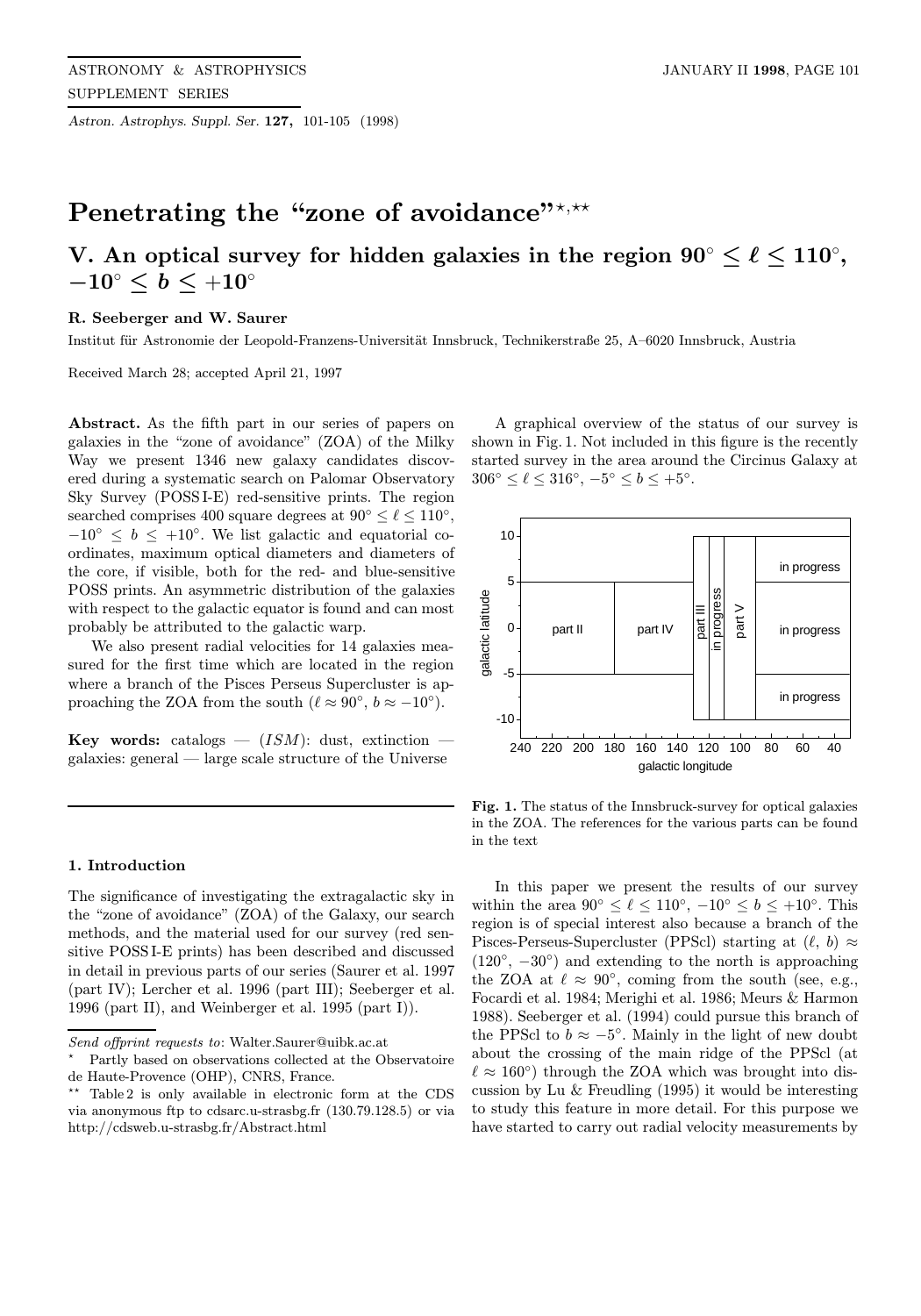means of low resolution spectroscopy on a selected sample of galaxies at the southern and northern parts of the ZOA within this region.

## 2. Observations

Low resolution spectral observations were carried out in August 1992 with the CARELEC spectrograph attached to the 1.92 m telescope of the Observatoire de Haute Provence (OHP). The resolution chosen was  $260 \text{\AA/mm}$ , the slit-width 2". The detector used was a Tektronix CCD chip with  $512 \times 512$  pixels. The wavelength range covered is 3730−7100 Å with a scale of  $\approx$  7 Å per pixel and a spectral resolution of  $\approx 14 \text{ Å}$  (FWHM). The wavelength calibration was done by means of a He-laboratory lamp and Hiltner 102 served as a standard star. The data reduction was carried out with the software package MIDAS.

### 3. Results and discussion

Figure 2 shows a grey scale map of the 60  $\mu$  flux densities taken from the IRAS Sky Survey Atlas (Wheelock et al. 1991), using the software provided by Sky View (http://skview.gsfc.nasa.gov/skyview.html). Also shown in this figure is the distribution of our 1346 new galaxy candidates. As can be seen, similar to the results in our previous work, the IRAS  $60 \mu$  flux densities can serve as a rough indicator for galactic extinction also in this region. A result which is confirmed in a more elaborate way by Gajdošík & Weinberger (1997). The 60  $\mu$  flux density distribution seems to account for the overall distribution of the galaxies.

The most striking feature in Fig. 2 is the pronounced asymmetry both in the distribution of the galaxies and in the IRAS  $60 \mu$  flux densities. There are 1136 galaxies located to the south of the galactic equator, whereas only 15.6% of all galaxies can be found in the northern part. An investigation of the diameters leads to the result that the southern galaxies, on average, exhibit larger projected sizes. This gives us further evidence that the asymmetry in distribution might be caused by a southnorth extinction gradient within our galaxy (see Cameron 1990). The observed asymmetry is most probably caused by the galactic warp which is expected to exhibit a maximum north to the galactic plane at  $\ell \approx 90°$ (Henderson et al. 1982; Miyamoto et al. 1988; Djorgovski & Sosin 1989; Freudenreich et al. 1994).

An additional and interesting feature is located in the region studied here. A branch of the PPScl is approaching the ZOA at  $90^{\circ} \leq \ell \leq 95^{\circ}$ ,  $b \approx -10^{\circ}$  from the south. By means of 21 cm measurements Seeberger et al. (1994) have traced this branch until  $b \approx -5^\circ$ . If this feature penetrates deeper into the ZOA, its further route cannot be estimated from our galaxy distribution. It might remain straight to the north-west (with respect to the galactic coordinates) within the ZOA. In this case it would, if it

Table 1. Heliocentric velocities of a sample of galaxies. Given are the names, the galactic longitudes and latitudes, the heliocentric velocities as a result from this work and values found in the literature. The last column gives the number of absorption/emission lines used for determining the velocity for each galaxy

| name              | $\ell$ | b               |               | Vhel Vhel ref  | # of           |
|-------------------|--------|-----------------|---------------|----------------|----------------|
|                   |        |                 | this other    | lines          |                |
| $MCG+08-36-010$   | 81.64  | 9.47            |               | 8004 8081 ST92 | $\overline{7}$ |
| CGCG 493-2        |        | $82.07 - 15.08$ | 7502          |                | 17             |
| <b>UGC 11507</b>  | 83.70  | 9.71            | 6800          |                | $\overline{2}$ |
| $MCG+08-36-016$   | 83.93  | 9.67            |               | 6900 7071 SA76 | 6              |
| $UGC$ 11775       |        | $83.94 - 12.31$ |               | 4426 4828 KA88 | 10             |
| $UGC$ 11772       |        | $83.95 - 12.24$ |               | 4494 4451 KA88 | 10             |
| $UGC$ 11781       |        | $84.31 - 12.18$ |               | 4317 4774 KA88 | 9              |
| $CGCG 257-36$     | 85.57  | 9.62            | 7260          |                | 8              |
| <b>UGC 11757</b>  | 87.70  | $-6.88$         |               | 4234 4523 BO93 | 12             |
|                   |        |                 |               | 4351 HA91      |                |
| $MCG+06-47-007$   |        | $87.75 - 11.44$ | 5221          |                | 11             |
| <b>UGC 11892</b>  |        | $88.82 - 15.55$ |               | 5812 5638 WE93 | 9              |
| <b>UGC 11893</b>  |        | $88.84 - 15.36$ | 5432          | 5564 WE93      | $\overline{7}$ |
| <b>UGC 11801</b>  | 90.64  | $-7.25$         | 3925          |                | 10             |
| <b>UGC 11798</b>  | 90.64  | $-7.23$         | 3841          | 3984 BO93      | $\overline{7}$ |
|                   |        |                 |               | 4029 HA91      |                |
|                   |        |                 |               | 4031 SE94      |                |
| <b>UGC 11797</b>  | 90.64  | $-7.23$         |               | 4214 4043 SE94 | 9              |
|                   |        |                 |               | 5572 SE94      |                |
| $G092.15 - 02.28$ | 92.15  | $-2.28$         | 3556          |                | $\overline{7}$ |
| $G092.17 - 02.29$ | 92.17  | $-2.29$         | 3727          | 3775 KE87      | $\overline{7}$ |
| <b>UGC 11800</b>  | 92.42  | $-5.19$         |               | 5335 5520 BO93 | 10             |
| <b>UGC 11805</b>  | 92.52  | $-5.26$         |               | 5455 5679 SE94 | 11             |
| <b>UGC 11804</b>  | 92.52  | $-5.27$         |               | 5645 5440 DA95 | 12             |
| <b>UGC 11911</b>  | 94.47  | $-9.31$         |               | 5018 5996 MA86 | 10             |
| <b>UGC 11997</b>  | 97.27  | $-9.78$         | 4508          |                | 9              |
| <b>UGC 11874</b>  | 98.02  | $-2.84$         | 656           |                | 9              |
| <b>UGC 12096</b>  | 101.67 |                 | $-6.97$ 10514 |                | $\overline{7}$ |
| <b>UGC 12095</b>  | 101.67 | $-6.97$         | 412           |                | $\overline{5}$ |
| <b>UGC 12089</b>  | 101.74 | $-6.73$         | 9446          |                | 10             |
| <b>UGC 12091</b>  | 101.74 | $-6.73$         | 9688          |                | $\overline{7}$ |
| <b>UGC 12223</b>  | 103.83 | $-8.95$         | 5330          |                | 10             |
| $G105.42+09.58$   | 105.42 | 9.58            |               | 8226 8411 SE94 | $\mathbf 5$    |
| $G109.75 - 08.40$ | 109.75 |                 | $-8.4010291$  |                | 9              |

References to the table: BO93: Botinelli et al. (1993) DA95: Davoust & Considère (1995) HA91: Haynes & Giovanelli (1991) KA88: Karachentseva et al. (1988) KE87: Kerr & Henning (1987) MA86: Mazarella & Balzano (1986) SA76: Sandage (1976) SE94: Seeberger et al. (1994) ST92: Strauss et al. (1992) WE93: Wegner et al. (1993).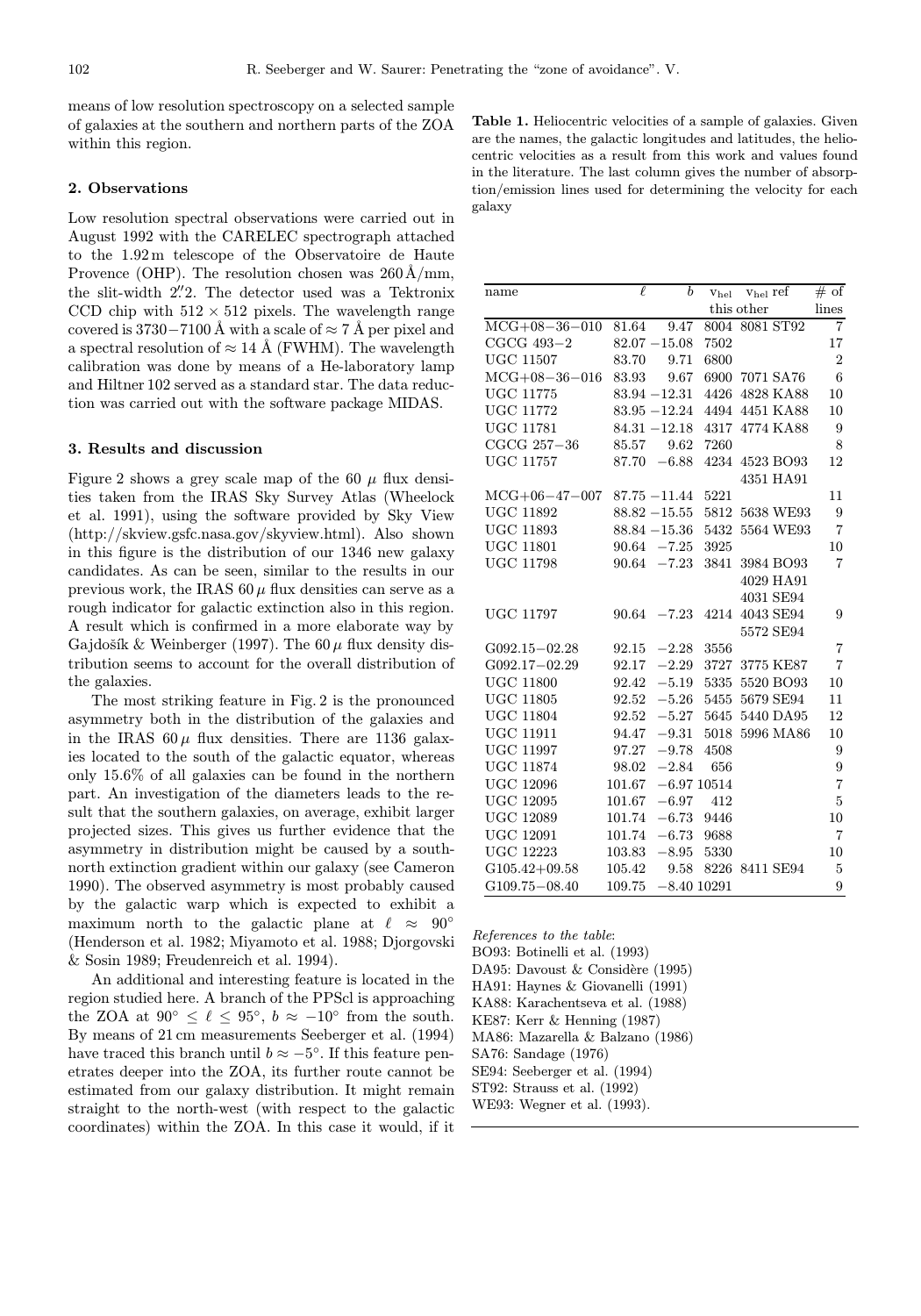

Fig. 2. Top: distribution of the new galaxies in the region  $90^{\circ} \leq \ell \leq 110^{\circ}$ ,  $-10^{\circ} \leq b \leq +10^{\circ}$  in galactic coordinates. Bottom: the  $60\,\mu$  flux density taken from the IRAS Sky Survey Atlas; black (white) areas correspond to low (high) flux densities. Both parts of the figure represent the same region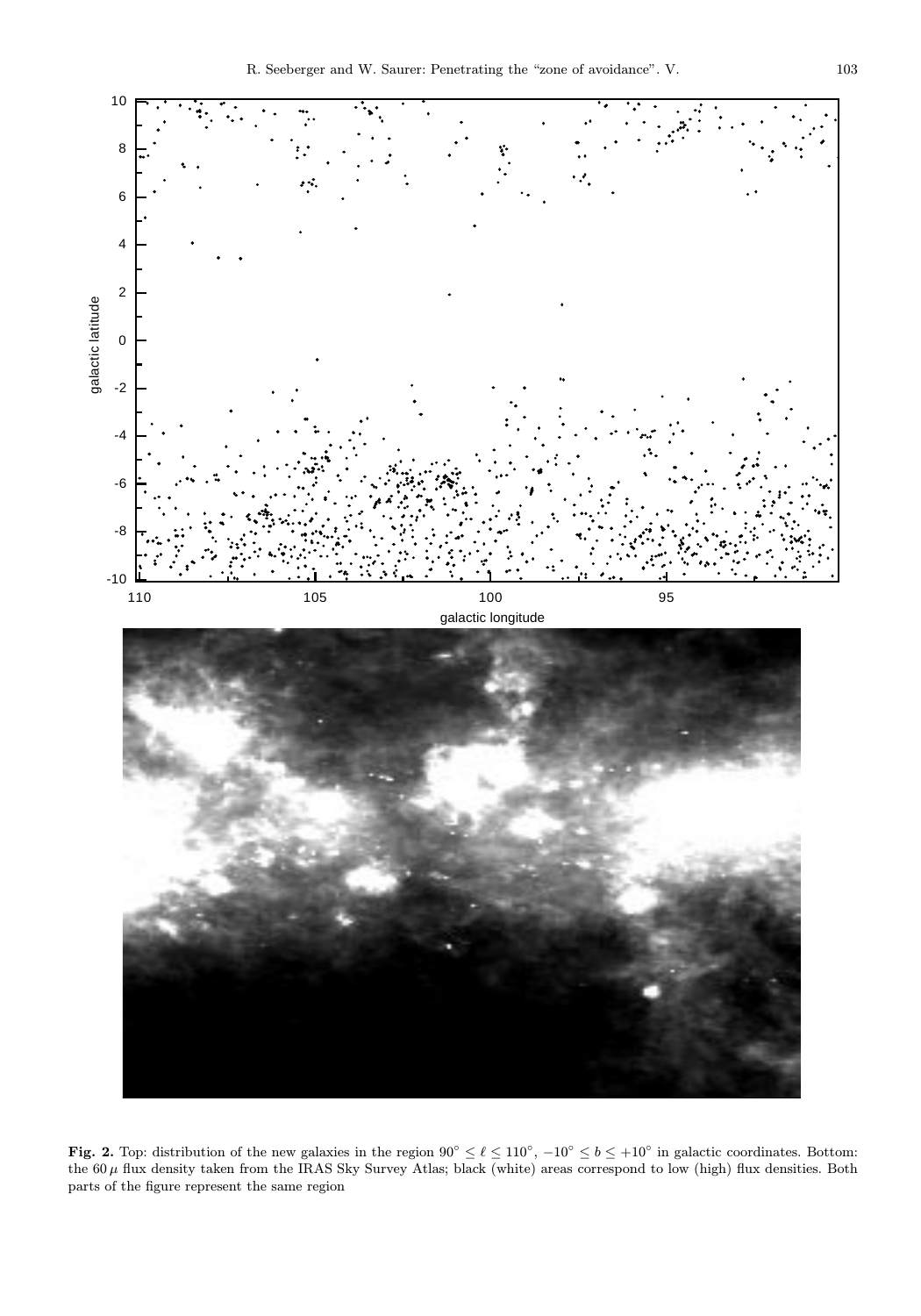really penetrates the ZOA, best be recovered at  $\ell \approx 80^{\circ}$ ,  $b \approx +10^{\circ}$ . To investigate this feature we have selected a sample of galaxies at the northern and southern parts of the ZOA and measured their radial velocities. To determine the velocities we have used absorption lines and, where available, lines which appear in emission. The errors of these measurements are estimated to be less than  $\approx 200 \,\mathrm{km/s}$ .

The names and coordinates of these galaxies, mainly chosen at the southern part of the ZOA, together with our results are listed in Table 1. For the literature search we have made use of the Simbad database and the NASA/IPAC Extragalactic Data-base (NED). For 14 galaxies Table 1 gives heliocentric radial velocities measured for the first time, according to these databases.

Galaxies of the PPScl typically exhibit velocities of  $\approx 5000 \,\mathrm{km/s}$  (see, e.g., Haynes & Giovanelli 1986). An inspection of Table 1 shows, that galaxies of our sample only in the southern region ( $b \approx -10^{\circ}$ ) fit this condition, say within an error-range of  $\pm 1000 \mathrm{km/s}$ , and can thus be regarded as possible members of the PPScl. Unfortunately, in the northern part  $(b \approx +10^{\circ})$  only very few galaxies (5) could be measured until now. However, all of these have velocities well above 5000 km/s.

Finally, in Table 2 our 1346 optical galaxy candidates are presented in detail. The whole compilation is available from the Simbad database. The first column gives the name of the galaxy. If the name is followed by a colon, the classification as a galaxy is less certain. Columns 2 and 3 (4 and 5) list the right ascension and declination 1950.0 (2000.0). Column 6 gives the designation of the POSS prints on which the object was found, and Cols. 7 and 8 the location of the object  $(x, y)$  in cm. In Cols. 9 and 10 (11 and 12) the maximum diameter of the galaxy candidate and, if visible, the diameter of the core on POSS I-E (POSS I-O (blue-sensitive)) can be found. All diameters are in arcmin. The last column gives cross-identifications. If we have found an IRAS point source within  $1'$  of radius around the object, the IRAS name was included in this column. If the IRAS name is followed by an asterisk, more than one galaxy candidate coincides with the position of this IRAS source.

As pointed out in our previous papers only a few percent of the optical galaxies turned out to have counterparts in the IRAS Point Source Catalogue. The size

distribution function again indicates a complete size limited sample down to a diameter limit of  $\approx 0.4$ .

Acknowledgements. We would like to thank Prof. R. Weinberger for his help and fruitful discussions. This work was supported by the "Fonds zur Förderung der wissenschaftlichen Forschung", project No. P 8325-PHY and by the "Jubiläumsfonds der Österreichischen Nationalbank", project No. 4713 (computer facilities). This research has made use of the NASA/IPAC Extragalactic Data-base (NED) which is operated by Jet Propulsion Laboratory, California Institute of Technology, under contract with the National Aeronautics and Space Administration; and of the Simbad database, operated at CDS, Strasbourg, France.

#### References

- Botinelli L., Durand N., Fouqué P., et al., 1993, A&AS 102, 57 Cameron L.M., 1990, A&A 233, 16
- Davoust E., Considère S., 1995, A&AS 110, 19
- Djorgovski S., Sosin C., 1989, ApJ 341, L13
- Focardi P., Marano B., Vettolani G., 1984, A&A 136, 178
- Freudenreich H.T., Berriman G.B., Dwek E., et al., 1994, ApJ 429, L69
- Gajdošík M., Weinberger R., 1997, A&A (in press)
- Haynes M.P., Giovanelli R., 1986, ApJ 306, L55
- Haynes M.P., Giovanelli R., 1991, ApJS 77, 331
- Henderson A.P., Jackson P.D., Kerr F.J., 1982, ApJ 263, 116
- Karachentseva V.E., Karachentseva I.D., Lebedev V.S., 1988, Astrofizik. Issledovanija 26, 42
- Kerr F.J., Henning P.A., 1987, ApJ 320, L99
- Lercher G., Kerber F., Weinberger R., 1996, A&AS 117, 369
- Lu N.Y., Freudling W., 1995, ApJ 449, 527
- Mazarella J.M., Balzano V.A., 1986, ApJS 62, 751
- Merighi R., Focardi P., Marano B., Vettolani G., 1986, A&A 160, 398
- Meurs E.J.A., Harmon R.T., 1988, A&A 206, 53
- Miyamoto M., Yoshizawa M., Suzuki S., 1988, A&A 194, 107 Sandage A., 1976, PASP 88, 367
- Saurer W., Seeberger R., Weinberger R., 1997, A&A (in press)
- Seeberger R, Huchtmeier W.K., Weinberger R., 1994, A&A 286, 17
- Seeberger R., Saurer W., Weinberger R., 1996, A&AS 117, 1
- Strauss M.A., Huchra J.P., Davis M., et al., 1992, ApJS 83, 29
- Wegner G., Haynes M.P., Giovanelli R., 1993, AJ 105, 1251
- Weinberger R., Saurer W., Seeberger R., 1995, A&AS 110, 269
- Wheelock S., Gautier T.N., Chillemi J., et al., 1991, IRAS Sky Survey Atlas Explanatory Supplement